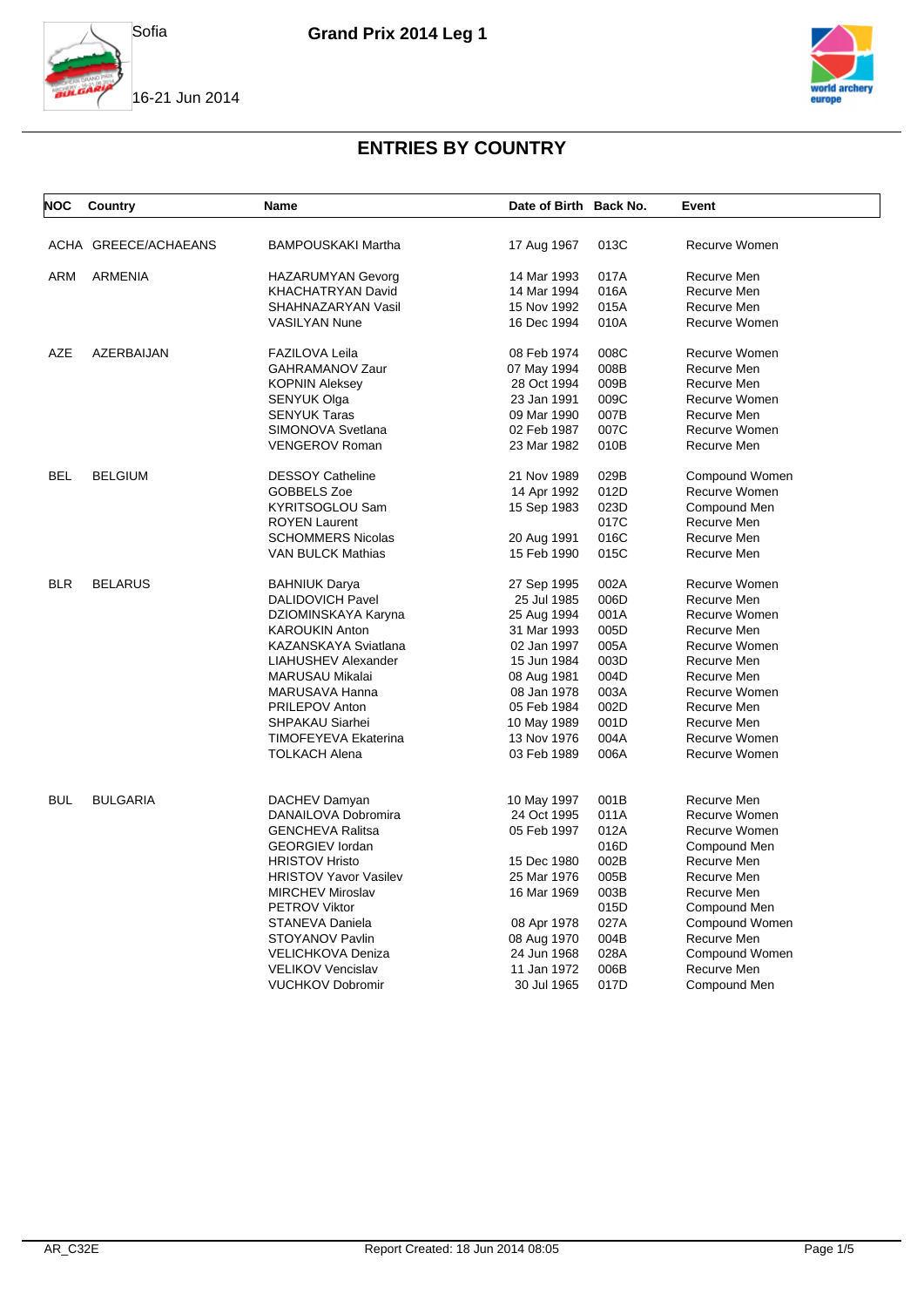



16-21 Jun 2014



| <b>NOC</b>  | Country              | Name                              | Date of Birth Back No. |      | Event          |
|-------------|----------------------|-----------------------------------|------------------------|------|----------------|
|             |                      |                                   |                        |      |                |
|             | BUL.G BULGARIA G.    | ANTONOVA Dilyana                  | 22 Mar 1972            | 029C | Compound Women |
|             | BUL.P BULGARIA P.    | MITOV Ivan                        | 18 Dec 1977            | 022B | Recurve Men    |
|             | BULRH BULGARIA RH    | ELENKOVA Liliya                   | 15 May 1981            | 009B | Recurve Women  |
|             |                      | <b>GERGINOV Vasil</b>             | 11 Sep 1986            | 025B | Compound Men   |
|             |                      | LATEV Asparuh                     | 12 Aug 1985            | 021A | Recurve Men    |
|             |                      | RABROVIANSKA Lidia                | 16 Dec 1983            | 010B | Recurve Women  |
|             |                      | <b>RUEVSKI Konstantin</b>         | 13 May 1982            | 023A | Recurve Men    |
|             |                      | <b>VASSILEV Marin</b>             | 19 Jul 1987            | 018D | Compound Men   |
| CRO         | <b>CROATIA</b>       | <b>MIHALIC Matija</b>             | 23 Jul 1995            | 019D | Recurve Men    |
|             |                      | <b>ORLIC Maja</b>                 | 09 May 1997            | 030C | Compound Women |
|             |                      | <b>ORLIC Vedran</b>               | 13 Apr 1994            | 018D | Recurve Men    |
|             |                      | VAVRO Mario                       | 28 Nov 1997            | 025C | Compound Men   |
| <b>CYP</b>  | <b>CYPRUS</b>        | EL HELALI Mimis                   | 26 Sep 1986            | 022C | Recurve Men    |
|             |                      | <b>MOULASHIS Andreas</b>          | 12 Jun 1985            | 022A | Compound Men   |
|             |                      | <b>PERDIKOS Marios</b>            |                        | 021A | Compound Men   |
| <b>DEN</b>  | <b>DENMARK</b>       | <b>ANDERSEN Mads Kenneth</b>      | 03 Jul 1995            | 001C | Recurve Men    |
|             |                      | <b>FRANDSEN Ida</b>               | 12 Apr 1994            | 027B | Compound Women |
|             |                      | <b>LAURIDSEN Casper</b>           | 18 Jan 1994            | 002C | Recurve Men    |
|             |                      | <b>LAURSEN Bjarne Marius</b>      | 07 Aug 1990            | 003C | Recurve Men    |
|             |                      | <b>LAURSEN Martin Klingenberg</b> | 31 May 1991            | 004C | Recurve Men    |
|             |                      | <b>SIGIL Peter</b>                | 23 Nov 1994            | 024B | Compound Men   |
|             |                      | <b>SONNICHSEN Frederik</b>        | 24 Mar 1992            | 006C | Recurve Men    |
|             |                      | <b>WULFF Nikolaj</b>              | 24 Dec 1993            | 005C | Recurve Men    |
| <b>EST</b>  | <b>ESTONIA</b>       | <b>LUIK Siret</b>                 | 28 Sep 1986            | 011C | Recurve Women  |
|             |                      | <b>OJAMAE Pearu Jakob</b>         | 01 Nov 1994            | 021B | Recurve Men    |
|             |                      | <b>PARNAT Reena</b>               | 01 Dec 1993            | 010C | Recurve Women  |
| <b>FOIV</b> | <b>GREECE/FOIVOS</b> | <b>MAGKOU Anastasia</b>           | 26 Jul 1972            | 011D | Recurve Women  |
| GEO         | <b>GEORGIA</b>       | <b>DIASAMIDZE Asmat</b>           | 30 Jan 1973            | 008B | Recurve Women  |
|             |                      | <b>ESEBUA Kristine</b>            | 19 Mar 1985            | 005B | Recurve Women  |
|             |                      | <b>KADIDZE Tariel</b>             | 08 Mar 1988            | 010D | Recurve Men    |
|             |                      | LOBZHENIDZE Yulia                 | 23 Aug 1977            | 007B | Recurve Women  |
|             |                      | MOSESHVILI Jaba                   | 01 Jan 1994            | 009D | Recurve Men    |
|             |                      | NARIMANIDZE Khatuna               | 02 Feb 1974            | 006B | Recurve Women  |
|             |                      | PKHAKADZE Lasha                   | 24 May 1994            | 008D | Recurve Men    |
|             |                      | SHUSHADZE Mamuka                  | 18 Oct 1995            | 007D | Recurve Men    |
| <b>GRE</b>  | <b>GREECE</b>        | CHORTI Ariadni                    | 19 Apr 1994            | 008A | Recurve Women  |
|             |                      | <b>GKORILA Anatoli Martha</b>     | 20 Jun 1995            | 009A | Recurve Women  |
|             |                      | IAKOVIDIS Charalampos             | 07 Oct 1976            | 012C | Recurve Men    |
|             |                      | <b>KALOMOIRIS Georgios</b>        | 23 Apr 1964            | 013C | Recurve Men    |
|             |                      | <b>KARAGEORGIOU Alexandros</b>    | 03 Jun 1986            | 014C | Recurve Men    |
|             |                      | <b>KOSTOPOULOS Athanasios</b>     | 11 Sep 1970            | 020B | Compound Men   |
|             |                      | <b>KOUMERTAS Stavros</b>          | 05 Sep 1977            | 019B | Compound Men   |
|             |                      | PAPANDREOPOULOU Maria             | 16 Jul 1992            | 007A | Recurve Women  |
|             |                      | THEODORAKOPOULOS Vasileios        | 22 Sep 1983            | 021B | Compound Men   |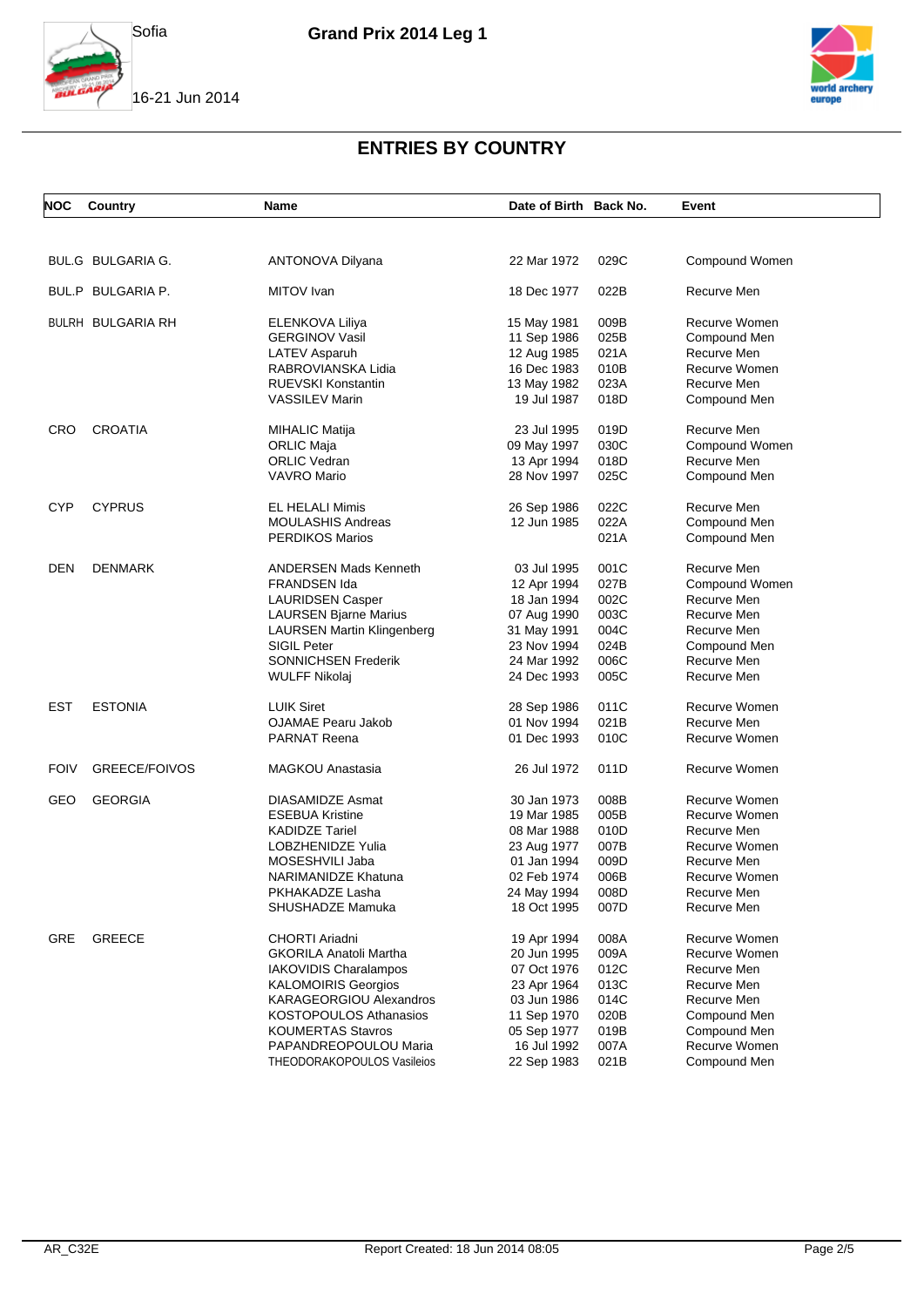





| <b>NOC</b> | Country              | <b>Name</b>                      | Date of Birth Back No.     |      | Event          |
|------------|----------------------|----------------------------------|----------------------------|------|----------------|
| <b>IRQ</b> | <b>IRAQ</b>          | AL-HAMADANI Ali Adnan Mohammed   | 23 May 1981                | 016D | Recurve Men    |
|            |                      | ALMASHHADANI Fatimah             | 08 May 1998                | 028D | Compound Women |
|            |                      | ALMASHHADANI Rand                | 11 Aug 1994                | 013B | Recurve Women  |
|            |                      | <b>JASSIM Mohammed Mahmood</b>   | 12 May 1992                | 017D | Recurve Men    |
|            |                      | SALMAN Ali Muhi                  | 01 Sep 1980                | 015D | Recurve Men    |
|            |                      |                                  |                            |      |                |
| <b>ISR</b> | <b>ISRAEL</b>        | <b>EGOROV Ilya</b>               | 04 Jan 1975                | 018A | Compound Men   |
|            |                      | <b>KATZ Valery</b>               | 07 Apr 1971                | 015A | Compound Men   |
|            |                      | <b>KOVARSKY Moshe</b>            | 21 Apr 1959                | 020A | Compound Men   |
|            |                      | NAVEH Eyal                       | 26 May 1957                | 019A | Compound Men   |
|            |                      | <b>PAHTER Helen</b>              | 19 Aug 1975                | 028B | Compound Women |
|            |                      | <b>SHEFI Snie</b>                | 06 May 1971                | 016A | Compound Men   |
|            |                      | YOGEV Ofer                       | 09 Jun 1961                | 017A | Compound Men   |
|            | ISRIN ISRAEL INZ     | <b>TAGGAR Eitan</b>              | 27 Nov 1944                | 023A | Compound Men   |
| ITA        | <b>ITALY</b>         | CAZZANIGA Giorgio                | 10 Dec 1992                | 008C | Recurve Men    |
|            |                      | <b>FIOROLI Alberto</b>           | 31 Jul 1992                | 011C | Recurve Men    |
|            |                      | <b>MELOTTO Luca</b>              | 07 Feb 1991                | 010C | Recurve Men    |
|            |                      | <b>MORELLO Marco</b>             | 30 Dec 1992                | 007C | Recurve Men    |
|            |                      | PASQUALUCCI David                | 27 Jun 1996                | 009C | Recurve Men    |
|            |                      | <b>SCHIAVON Lara</b>             | 10 Oct 1997                | 001B | Recurve Women  |
|            |                      | <b>SPERA Loredana</b>            | 01 Jan 1996                | 002B | Recurve Women  |
|            |                      | <b>TONETTA Elena</b>             | 08 Jun 1988                | 004B | Recurve Women  |
|            |                      | <b>VIOLI Sara</b>                | 30 Oct 1990                | 003B | Recurve Women  |
|            |                      |                                  |                            |      |                |
| KOS        | <b>KOSOVO</b>        | <b>ASLLANI Hazir</b>             | 24 Apr 1993                | 011B | Recurve Men    |
|            |                      | <b>KRASNIQI Burim</b>            | 30 Jan 1980                | 014B | Recurve Men    |
|            |                      | <b>LUZHNICA Atdhe</b>            | 22 Jan 1977                | 013B | Recurve Men    |
|            |                      | <b>LUZHNICA Bardhyl</b>          | 21 May 1971                | 012B | Recurve Men    |
| LAT        | LATVIA               | <b>APSITIS Janis</b>             | 11 Oct 1982                | 021D | Recurve Men    |
|            |                      | <b>KREICBERGA Anete</b>          | 17 Sep 1992                | 012B | Recurve Women  |
|            |                      | <b>LAPSINA Elina</b>             | 26 Feb 1984                | 011B | Recurve Women  |
|            |                      | <b>LAPSINS Eduards</b>           | 06 May 1962                | 020D | Recurve Men    |
| LIE        | <b>LIECHTENSTEIN</b> | <b>GRISCHKE Marvin</b>           | 09 Mar 1992                | 022A | Recurve Men    |
| LTU        | LITHUANIA            | <b>KEMEZA Zilvinas</b>           | 21 Mar 1973                | 021D | Compound Men   |
|            |                      | <b>MASLAUSKAS Marius</b>         | 18 Sep 1986                | 020D | Compound Men   |
|            |                      | SIGAUSKAS Vladas                 |                            | 021C | Recurve Men    |
|            |                      | <b>STANKUS Alfredas</b>          | 07 Aug 1967<br>04 Jul 1972 | 019D |                |
|            |                      |                                  |                            |      | Compound Men   |
| <b>MAS</b> | <b>MALAYSIA</b>      | AZMI Muhammad Aidid Azizi        | 30 Aug 1995                | 010A | Recurve Men    |
|            |                      | <b>IBRAHIM PUTRA Arif Farhan</b> | 22 Aug 1991                | 007A | Recurve Men    |
|            |                      | <b>JONI Muhammad Ikram</b>       | 09 Mar 1996                | 009A | Recurve Men    |
|            |                      | ROSDI M. Norhairulnizam          | 18 Mar 1997                | 008A | Recurve Men    |
|            |                      | <b>WONG Adam</b>                 | 28 Jul 1996                | 011A | Recurve Men    |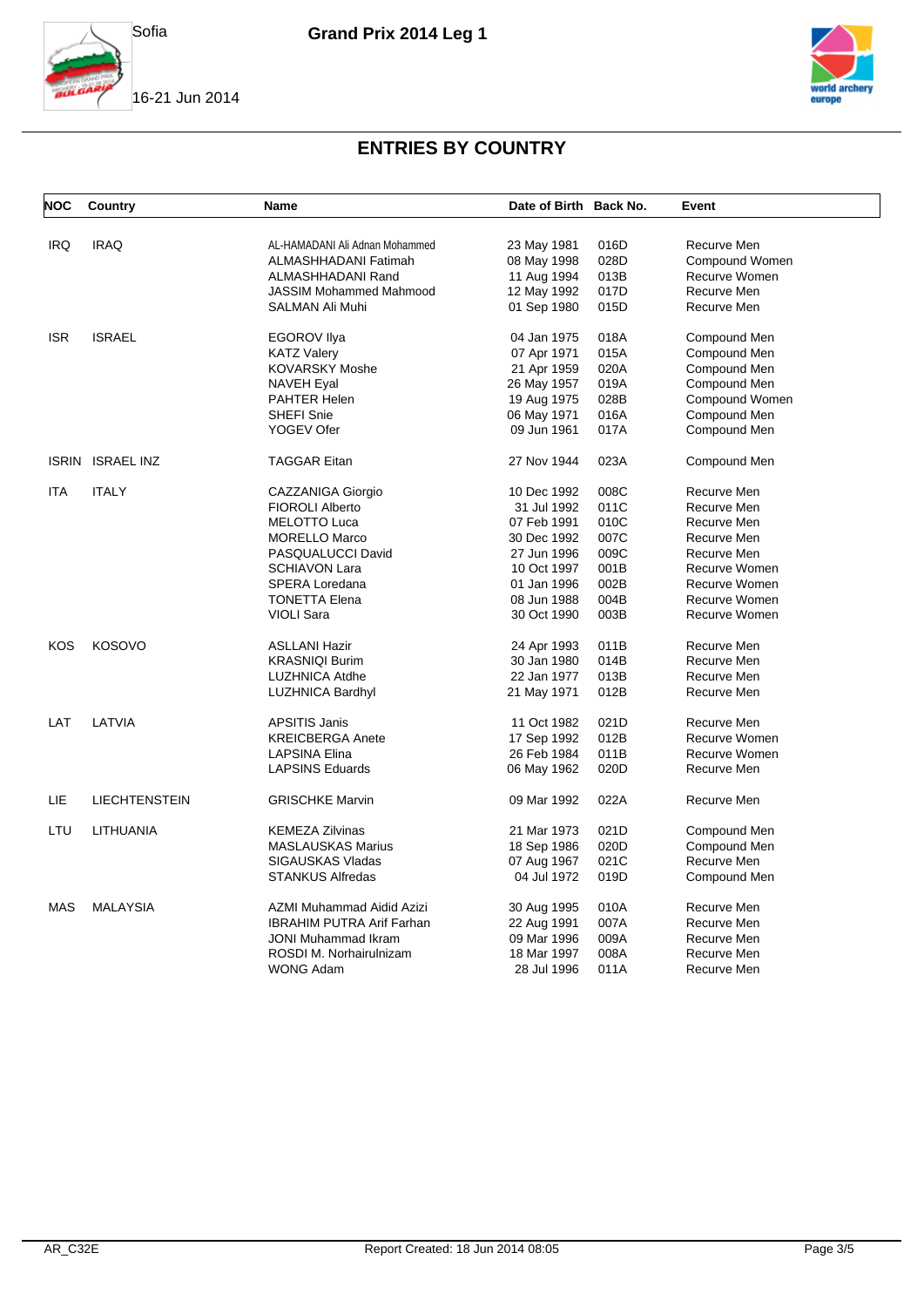





| <b>NOC</b> | Country                      | <b>Name</b>                | Date of Birth Back No. |      | Event          |
|------------|------------------------------|----------------------------|------------------------|------|----------------|
|            |                              |                            |                        |      |                |
| <b>POL</b> | <b>POLAND</b>                | <b>BARAKONSKA Milena</b>   | 12 May 1992            | 005C | Recurve Women  |
|            |                              | <b>BIZON Kacper</b>        | 21 Aug 1996            | 003A | Recurve Men    |
|            |                              | <b>BULWA Agata</b>         | 04 Sep 1975            | 006C | Recurve Women  |
|            |                              | <b>DETKA Michal</b>        | 19 Nov 1989            | 001A | Recurve Men    |
|            |                              | <b>FALDZINSKI Maciej</b>   | 22 Jul 1992            | 006A | Recurve Men    |
|            |                              | <b>HELBIN Kasper</b>       | 20 Feb 1995            | 004A | Recurve Men    |
|            |                              | RZASA Joanna               | 10 Sep 1990            | 004C | Recurve Women  |
|            |                              | SZALANSKA Katarzyna        | 05 Dec 1992            | 030A | Compound Women |
|            |                              | <b>TYSZKO Paulina</b>      | 07 Jan 1992            | 001C | Recurve Women  |
|            |                              | <b>WEJNEROWSKA Marlena</b> | 20 Sep 1995            | 003C | Recurve Women  |
|            |                              | <b>WOJCIK Rafal</b>        | 08 Feb 1995            | 005A | Recurve Men    |
|            |                              | <b>WOJTAS Jan</b>          | 26 Nov 1966            | 023C | Compound Men   |
|            |                              | <b>WOJTKOWIAK Rafal</b>    |                        | 002A | Recurve Men    |
|            |                              | ZYZANSKA Sylwia            | 27 Jul 1997            | 002C | Recurve Women  |
|            |                              |                            |                        |      |                |
| <b>PSA</b> | GREECE/P.S.A                 | <b>KROAZIE Kyriakos</b>    | 04 May 1973            | 022D | Compound Men   |
| QAT        | QATAR                        | <b>ABDORRABOH Farhan</b>   | 01 Aug 1980            | 018C | Recurve Men    |
|            |                              | <b>ABDURABU Khadher</b>    | 02 Jan 1983            | 018B | Compound Men   |
|            |                              | AL-ABADI Abdulaziz         | 24 Nov 1992            | 017B | Compound Men   |
|            |                              | AL-ABADI Ahmed             | 06 Apr 1969            | 015B | Compound Men   |
|            |                              | AL-MOHANADI Ibrahim        | 08 Feb 1990            | 020C | Recurve Men    |
|            |                              | <b>RUSTAM KHAN Israf</b>   | 01 Jan 1970            | 016B | Compound Men   |
|            |                              | SALEM Ali Ahmed            | 30 Mar 1973            | 019C | Recurve Men    |
|            |                              |                            |                        |      |                |
| ROU        | <b>ROMANIA</b>               | <b>ACHILIE Ovidiu</b>      | 26 Apr 1976            | 020C | Compound Men   |
|            |                              | <b>DUMITRASCU Gerard</b>   | 25 Jan 1975            | 019C | Compound Men   |
|            |                              | POPESCU Dan                | 06 Aug 1980            | 023B | Recurve Men    |
|            |                              | <b>PUSCA Gigi</b>          | 05 May 1975            | 022C | Compound Men   |
|            |                              | RADOI Alexandru            | 22 Dec 1993            | 021C | Compound Men   |
| <b>RUS</b> | <b>RUSSIAN FEDERATION</b>    | <b>BALSUKOVA Anna</b>      | 02 Jun 1992            | 007D | Recurve Women  |
|            |                              | <b>BILTRIKOVA Tatiana</b>  | 19 Jun 1988            | 006D | Recurve Women  |
|            |                              |                            |                        |      |                |
|            |                              | <b>BOLOTOVA Oyuna</b>      | 10 Jul 1993            | 008D | Recurve Women  |
|            |                              | <b>BORODIN Alexey</b>      | 30 Apr 1987            | 014A | Recurve Men    |
|            |                              | CHUGUNOV Anton             | 28 May 1979            | 025A | Compound Men   |
|            |                              | <b>GARMAEV Yuryi</b>       | 15 Oct 1991            | 013A | Recurve Men    |
|            |                              | <b>KOZHIN Alexander</b>    | 10 Apr 1990            | 012A | Recurve Men    |
|            |                              | NOVIKOVA Elena             | 26 Sep 1979            | 028C | Compound Women |
|            |                              | <b>OSIPOVA Elena</b>       | 22 May 1993            | 005D | Recurve Women  |
|            |                              | <b>TONTOEVA Diana</b>      | 22 Oct 1990            | 027C | Compound Women |
|            | SKOA GREECE/SKOA             | <b>AGRANGELOU Maria</b>    | 11 May 1972            | 002D | Recurve Women  |
|            |                              | CHATZIIOANNOU Ioanna       | 22 Oct 1973            | 001D | Recurve Women  |
|            |                              | KOTSAMANIDOU Evangelia     | 10 Mar 1992            | 004D | Recurve Women  |
|            |                              | <b>ROMANTZI Elpida</b>     | 17 Jul 1981            | 003D | Recurve Women  |
|            |                              |                            |                        |      |                |
| <b>SLO</b> | <b>SLOVENIA</b>              | <b>BIZJAK Rok</b>          | 02 Feb 1996            | 011D | Recurve Men    |
|            |                              | <b>BOZIC Brina</b>         | 22 May 1992            | 013A | Recurve Women  |
|            |                              | <b>CERNE Toja</b>          | 04 Jul 1993            | 029A | Compound Women |
|            |                              | HABJAN MALAVASIC Den       | 15 Jul 1992            | 014D | Recurve Men    |
|            |                              | <b>KOMOCAR Jaka</b>        | 26 Mar 1992            | 012D | Recurve Men    |
|            |                              | RIJAVEC Jan                | 13 Jul 1994            | 013D | Recurve Men    |
|            |                              | SITAR Dejan                | 09 Dec 1979            | 024A | Compound Men   |
|            | SOAAS GREECE/S.O.A.A.S.O.E.E | <b>TZOUVARAS Georgios</b>  | 14 Nov 1961            | 024C | Compound Men   |
| <b>SRB</b> | <b>SERBIA</b>                | LJUBINKOVIC Marija         |                        | 030B | Compound Women |
|            |                              | POPOVIC Luka               | 17 Apr 1994            |      | Recurve Men    |
|            |                              |                            | 16 May 1992            | 020A |                |
|            |                              | PRODANOVIC Nikola          |                        | 018A | Recurve Men    |
|            |                              | SVILANOVIC Dragan          | 02 Sep 1960            | 019A | Recurve Men    |
| SUI        | SWITZERLAND                  | <b>RUFER Thomas</b>        | 01 Aug 1980            | 023C | Recurve Men    |